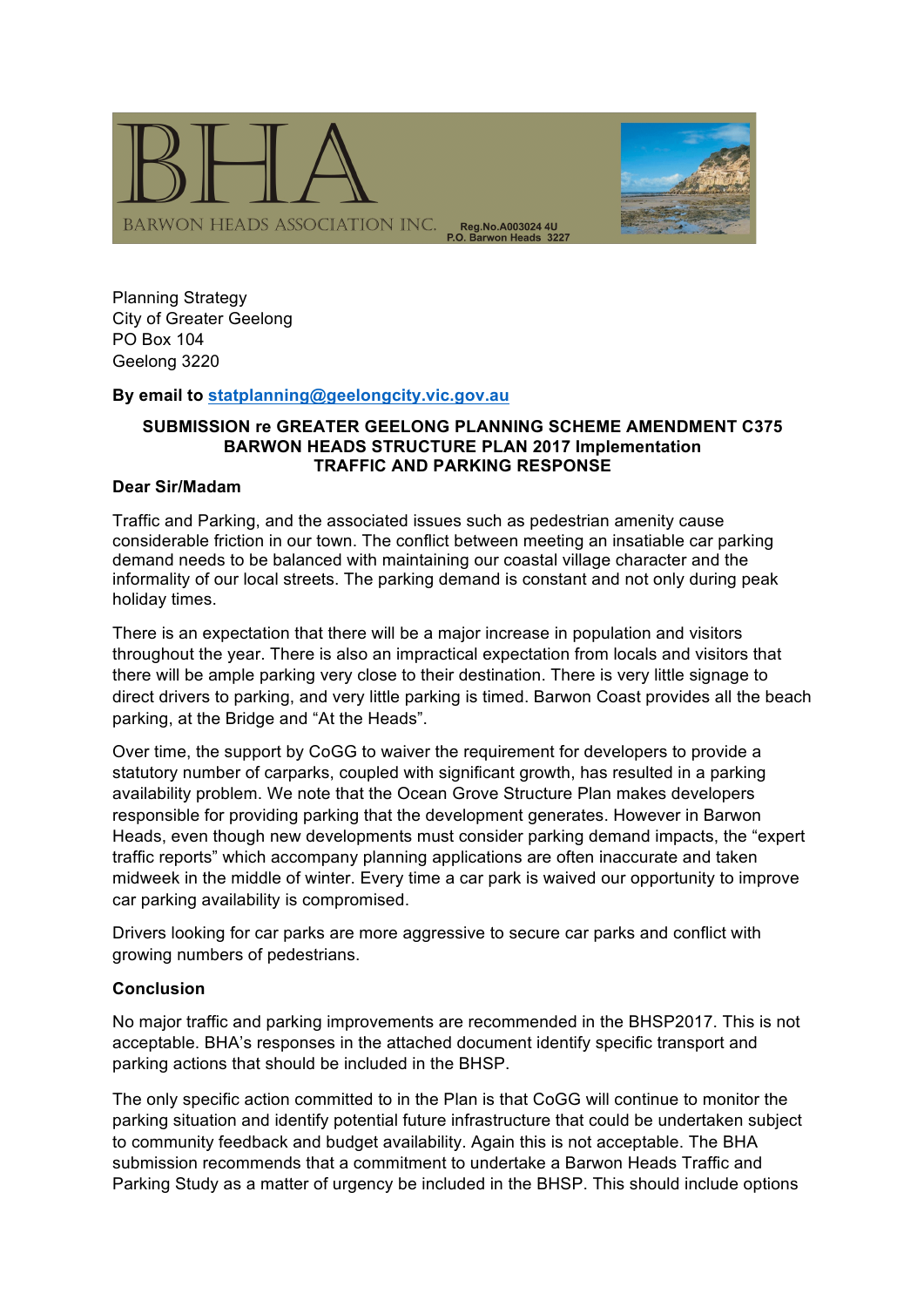identification, consultation and an implementation program for agreed actions. The BHA Parking sub-committee is committed to support the CoGG in undertaking this study.

We will rely on this document to continue to lobby for a formal traffic and parking study and to change the attitude of CoGG to waiving valuable carparking.

We look forward to supporting our submission before a Panel.

**Sandra Gatehouse President Barwon Heads Association 3 Barnett Close Barwon Heads 3227 sandraandsarah@bigpond.com**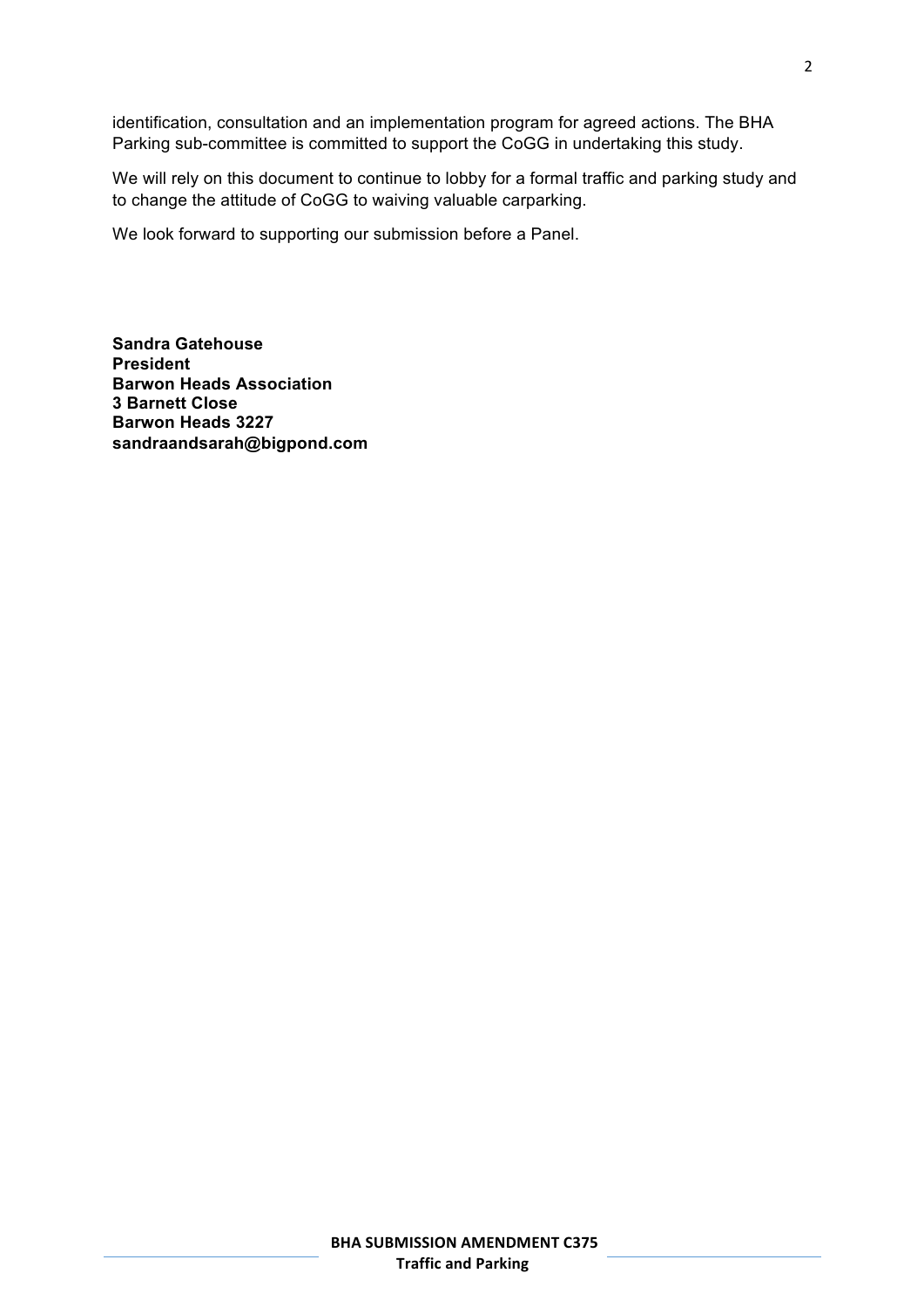### **Key influences**

#### **BHSP2017 statement**

Section 2.2 Part A Structure Plan of the BHSP2017 includes the following traffic and parking related Transport and Physical Infrastructure key influences.

- 1. The two month holiday season peak causes problems for managing traffic flow and parking provision during this time.
- 2. Barwon Heads has a very limited public transport service.
- 3. Opportunity to improve the operation and management of the community bus.
- 4. There is a lack of formal footpaths and cycle lanes within the township with primary linkages to key destinations and services.
- 5. A need to continue to monitor traffic and parking in the town and identify opportunities for improvements.

It is stated that these are sourced from the Background Report (Part C) which identifies and analyses the key issues, opportunities and constraints which assisted in determining the key BHSP2017 directions.

#### **BHA Response**

1. Two month holiday season peak

The BHA agrees that there are problems for managing traffic flow and parking provision within Barwon Heads.

The BHA does not agree that the problems are limited to a two month holiday season peak and the BHSP2017 position that *'outside of these peak times volumes on the arterial and collector roads are generally within the capacity of these roads and consistent with their*  function under the road system. Likewise, for parking outside of the key peak periods there *is generally sufficient capacity within the commercial areas to cater for parking demands'* [page 15 of BHSP2017].

These problems extend well beyond a two month peak period. We strongly believe that traffic and parking problems are serious issues throughout the year, are less seasonal now than five years ago, are worsening as the encroaching growth areas population grows and the visitor numbers increase.

CoGC derived it's opinion of the problems being limited to the two month holiday season peak from the Barwon Heads Traffic and Parking Study (2010) conducted by consultant GTA, a 2015 car parking survey specific to the IGA supermarket redevelopment and a Bridge Road vehicle count in January 2014 and a Hitchcock Avenue traffic count in February 2010 and July 2013.

As stated in pg. 108 of the BHSP2017 *"The largest 'parking' study undertaken was in 2007 and this incorporated an area from the town centre up to Geelong Road west to Golf Links Road and south to Bell Street. There were a total of 1,645 spaces in this area (not including off street parking other than the hotel car park). A study in 2008 showed that there is around 273 parking spaces in the core commercial area. The 2010 GTA study concluded that there is generally sufficient car parking capacity within the commercial area to cater for parking demands, other than at absolute peak holiday periods'.*

We note that the largest study of 2007 was undertaken over a decade ago in March which the GTA report recognised was outside of the peak holiday season.

#### **BHA SUBMISSION AMENDMENT C375 Traffic and Parking**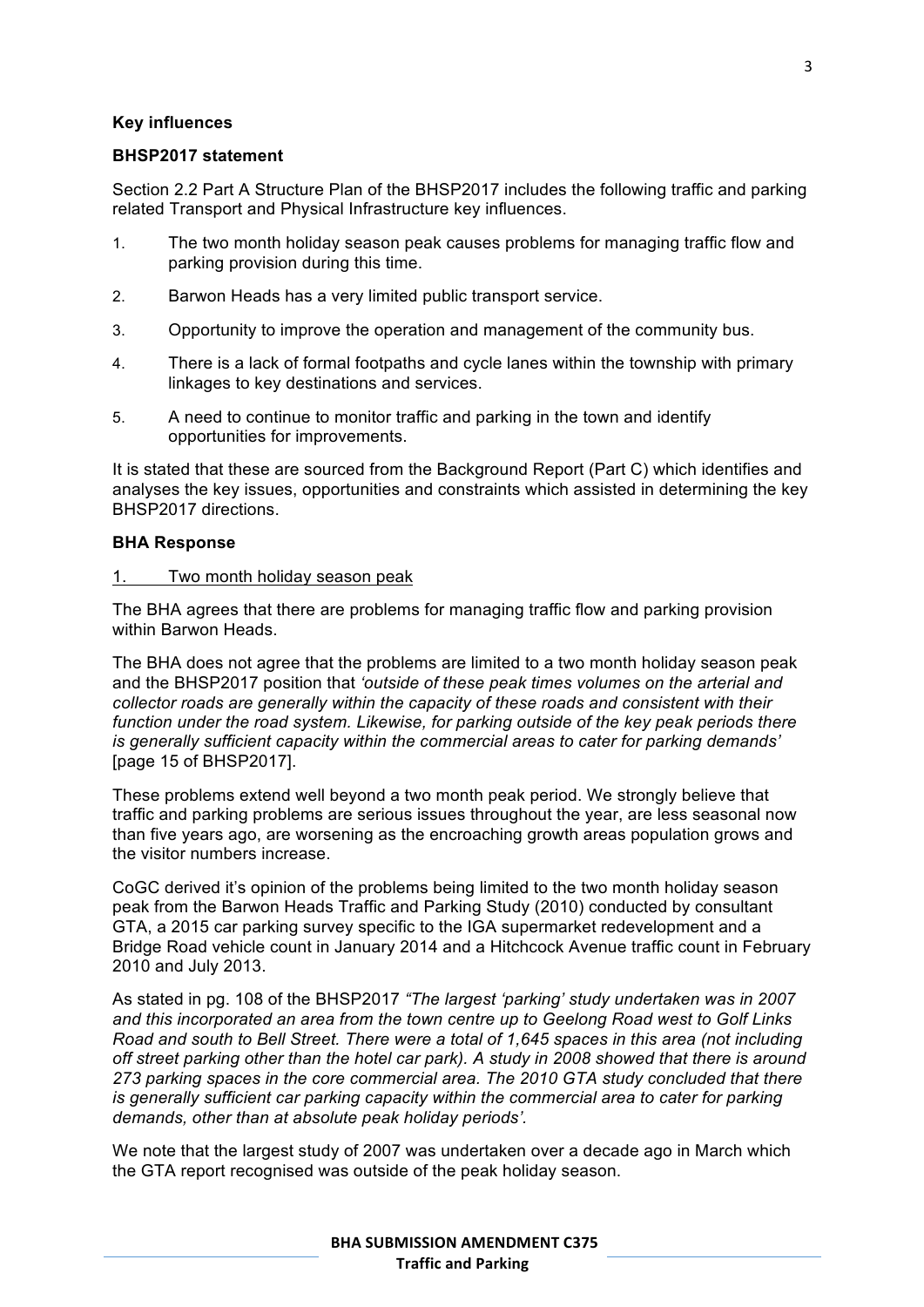The GTA study was prepared by on behalf of Council to complement the BHSP 2010. Objectives of the study were to:

- Establish the current parking supply and demand within the core commercial area of Barwon Heads, and traffic volumes on key roads;
- Identify local operation, amenity and safety issues relating to car parking, traffic, public transport, cycling and walking; and
- Propose balanced and achievable solutions to the identified issues, taking into consideration the natural amenity and character of Barwon Heads.

While the 2010 GTA study acknowledged that traffic volumes and parking pressures would increase over time in response to specific factors it did not identify all key factors or provide any future projections of traffic volumes or parking demands.

The GTA study excluded '*the strategic issues of the future routing of any extensions to the Geelong Ring Road and the location and impact of an additional bridge over the Barwon River'*.

The BHA considers the key factors impacting on traffic volumes and parking pressures are:

- New Barwon River bridge has been built;
- New growth zones including Armstrong Creek which are resulting in increased traffic volumes through Barwon Heads;
- Rapid Ocean Grove residential development particularly to the north of Grubb Road;
- Large trucks are using Barwon Heads as the regular route, through Hitchcock Avenue as well as the arterial roads as a result of increased load capacity of the new Barwon Heads Bridge which also impacts on pavement life and condition;
- Geelong Ring Road extension diverts traffic through Barwon Heads;
- Significant residential and commercial development in Barwon Heads (including the increase in listing of Hitchcock Avenue units as holiday lets resulting in a significant impact on street parking capacity);
- Significant waivers of on-site parking requirements for most if not all developments in the mixed use and residential growth zones resulted in a spread of commercial parking into residential areas; and
- Student numbers at the Barwon Heads Primary School have doubled to over 500 over the past 10 years.

The BHA believes that most surveys and information relating to parking provided for new developments appear to be obtained during times which are inconsistent with high demands and do not reflect the actual parking habits and impacts.

We note that GTA advise '*Ultimately, it would be desirable for a new road link over the Barwon River to be constructed in Marshall to the south of Breakwater Road, which would assist in reducing the volume of traffic travelling through Barwon Heads which is associated with Armstrong Creek and the Ring Road*'.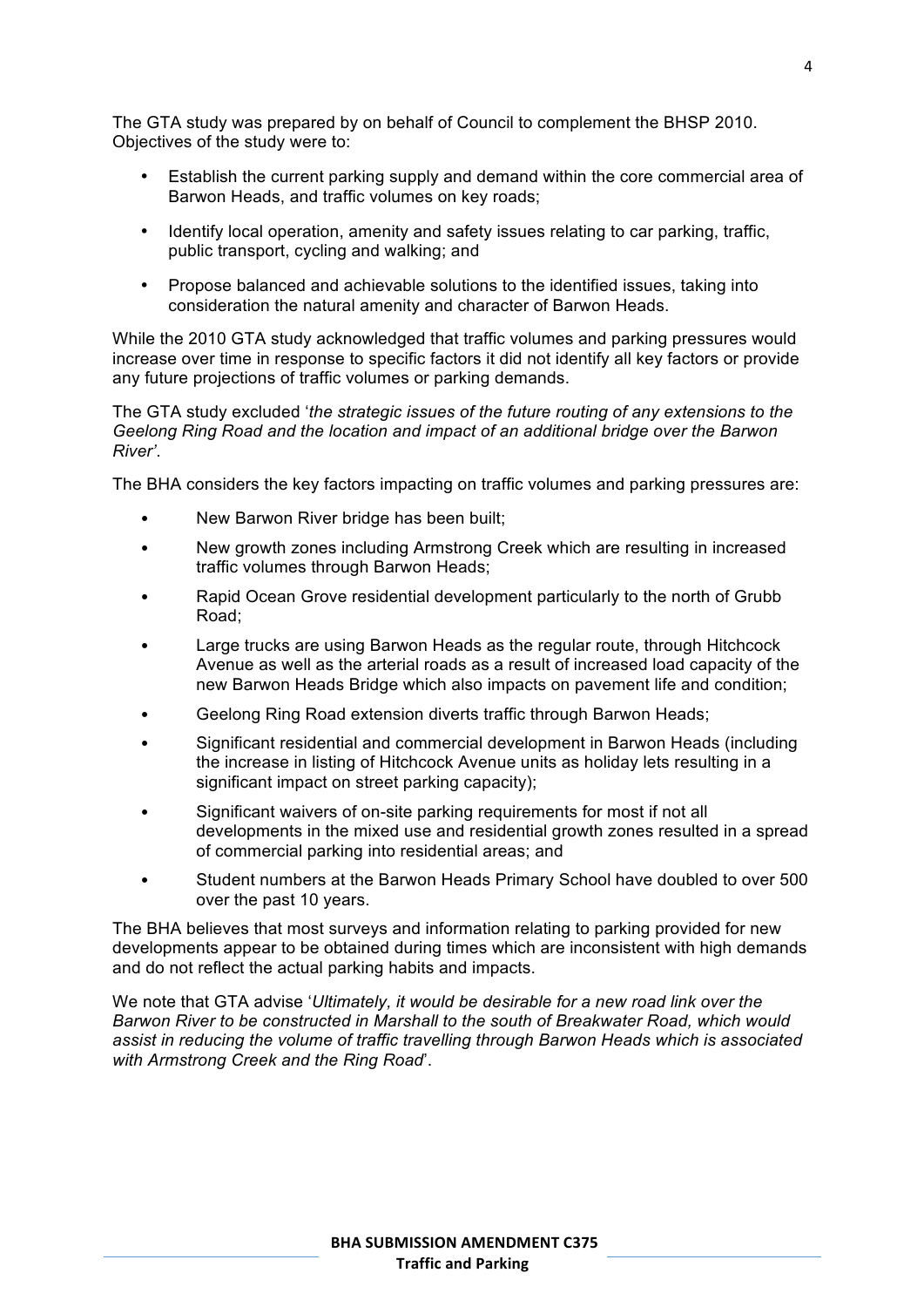BHA believes:

- 1. The 2010 GTA is not relevant to the current traffic and parking issues facing Barwon Heads;
- 2. Comprehensive traffic counts and parking surveys have not been undertaken over the last decade and to our knowledge there are no reliable forward projections;
- 3. Significant growth in traffic volumes and parking pressures has occurred over the past decade and will continue unabated under the BHSP2017.
- 4. The increasing stress on parking provisions is in part due to an increase in visitors and "locals" from the new growth zones who have adopting Barwon Heads for facilities and coastal recreation.
- 5. The problems are considered to extend over significant periods of the year such that arterial (VicRoads) and collector (CoGG) roads are beyond the capacity and inconsistent with function and the parking capacity, as currently supplied and regulated, is generally insufficient within the commercial areas to cater for parking demands.
- 6. These problems will be exacerbated over the next decade unless urgently addressed.

Barwon Heads has a very limited public transport service.

Agreed.

Opportunity to improve the operation and management of the community bus.

Agreed.

There is a lack of formal footpaths and cycle lanes within the township with primary linkages to key destinations and services.

### Agreed.

A need to continue to monitor traffic and parking in the town and identify opportunities for improvements.

BHA agrees there is a critical need monitor traffic and parking in the town and identify opportunities for improvements.

We note that the 2010 GTA study recommended regular traffic counts at key locations during peak and off-peak periods to establish trends in traffic growth and distribution which has not been undertaken to our knowledge.

BHA does not agree with the BHSP2017 inference that historical monitoring has been adequate. As described above the lack of comprehensive monitoring over the last decade has contributed to the traffic and parking problems that Barwon Heads currently face.

## **Principles and Directions**

The principles and direction for traffic and parking are presented in Section 3.3.2 of the BHSP2017's Part A Structure Plan.

## **BHSP2017 statement**

## **Principles**

To deliver an improved and sustainable transport network.

#### **BHA SUBMISSION AMENDMENT C375 Traffic and Parking**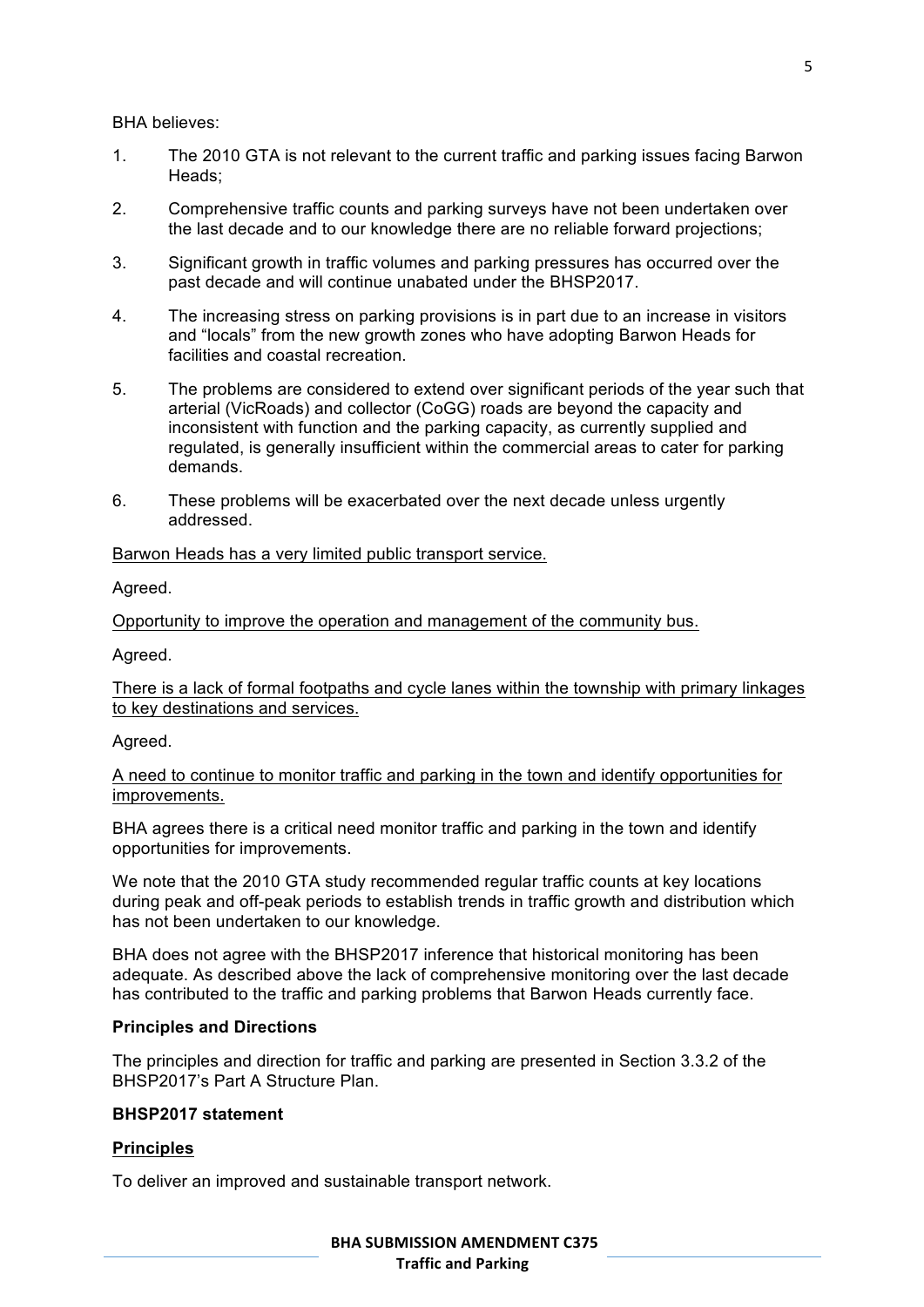## **Directions**

- 1. Support improvements to road, footpath, cycle paths infrastructure where improvements are funded by Special Rates and Charges Schemes and are prioritised in a Council strategy or plan and supported by the community;
- 2. Support the ongoing upgrading of open space, leisure and recreation areas undertaken for and on behalf of public land managers, including provision of pedestrian/bicycle linkages;
- 3. Encourage the improvement of the transport, parking and pedestrian and cycling network where prioritised in a Council strategy or plan;
- 4. Ensure the continual monitoring and assessment of the traffic and parking network and recommend improvement works where necessary;
- 5. Ensure that any improvements to the pedestrian and cycling network takes into consideration the streetscape values of the area;
- 6. Investigate the construction of a roundabout at the intersection of Hitchcock Avenue and Geelong Road;
- 7. Advocate for any future traffic works undertaken by VicRoads along Bridge Road or Golf Links Road to adequately consider and improve the pedestrian environment;
- 8. Improve parking opportunities by:
	- Formalising the parking area on the corner of Ozone Road and Seaview Avenue, through the use of materials sympathetic to the coastal environment (E.g. Informal topping (no asphalt), informal markers and directional signage)
	- Informal sealing and line-marking the parking area at the rear of the community hall and the parking area adjacent to the senior citizens centre;
- 9. Advocate for increased bus services between Barwon Heads and Geelong;
- 10. Support the summer community bus run by Barwon Coast Committee of Management and Council consider improving the funding and/or potentially take responsibility for managing the service;

### **BHA Response**

Principle - To deliver an improved and sustainable transport network

BHA agree with this principle.

There is also need for a parking principle.

Support improvements to road, footpath, cycle paths infrastructure where improvements are funded by Special Rates and Charges Schemes and are prioritised in a Council strategy or plan and supported by the community

The BHA acknowledges that '*there will sometimes be a need to provide footpaths to improve pedestrian connections and active travel around the town; although these should be prioritised in high movement areas and/or the most direct route*.'

A schedule is required to review Barwon Head's roads under CoGG's responsibility, footpaths, and bicycle paths. This should include community consultation on works and funding mechanisms. It is not acceptable for the Barwon Heads community to wait for an undefined Council strategy or plan.

### **BHA SUBMISSION AMENDMENT C375 Traffic and Parking**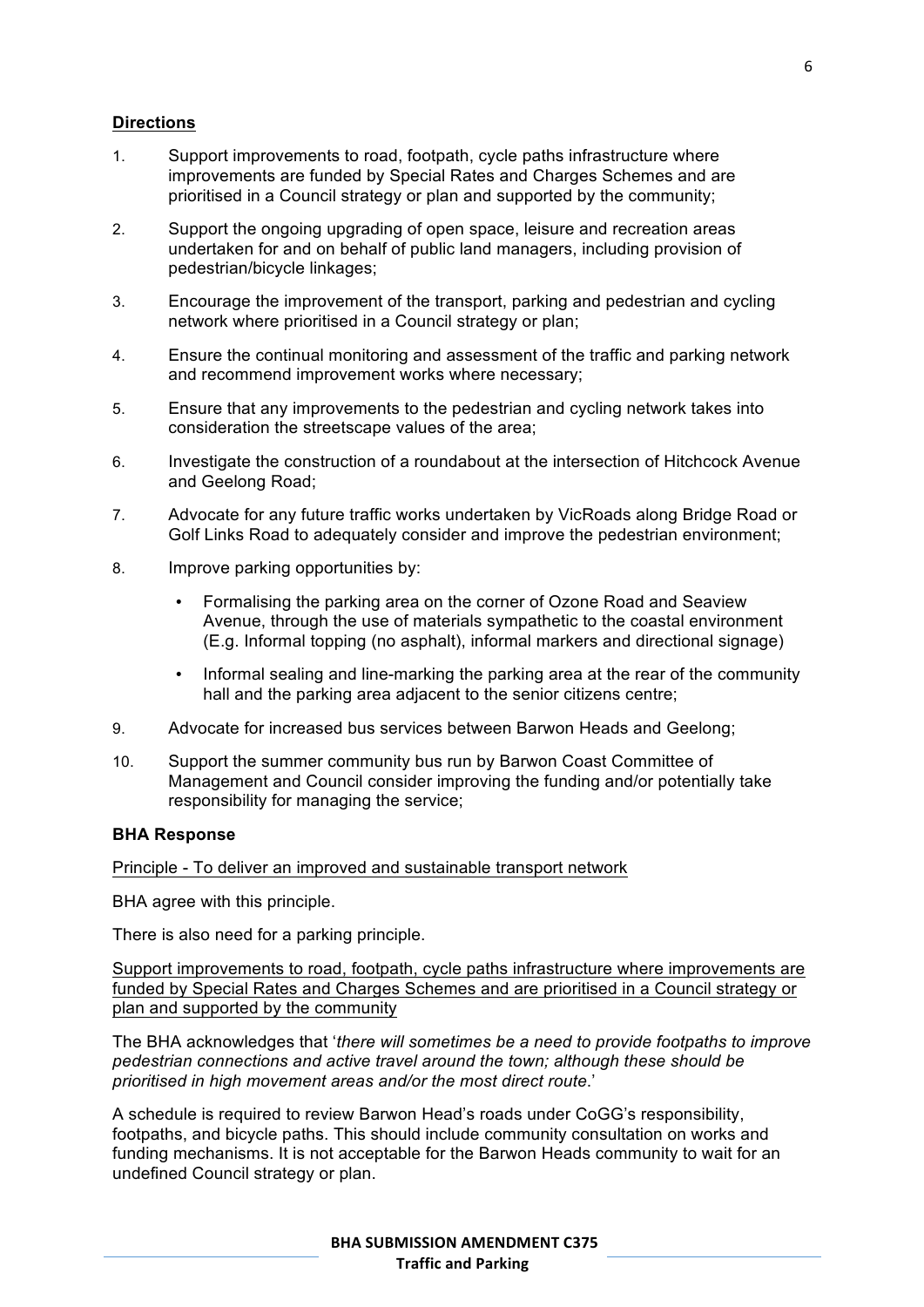The BHA is of the view that as this infrastructure would provide a broad regional benefit through visitations as well as a local benefit and hence the primary source of funding should be consolidated revenue rather than Special Rates and Charges.

Support the ongoing upgrading of open space, leisure and recreation areas undertaken for and on behalf of public land managers, including provision of pedestrian/bicycle linkages

BHA supports the CoGC commitment to install bicycle lanes along Sheepwash Road from the Round the Heads Trail to Barwon Heads Village Park and to advocate for an off-road shared path along the foreshore from Barwon Heads to the proposed off-road path in Surf Coast Shire

Encourage the improvement of the transport, parking and pedestrian and cycling network where prioritised in a Council strategy or plan

A schedule is required to review Barwon Heads transport, parking and pedestrian and cycling network. This should include community consultation. It is not acceptable for the Barwon Heads community to wait for an undefined Council strategy or plan.

Ensure the continual monitoring and assessment of the traffic and parking network and recommend improvement works where necessary

This principle in inadequate.

The BHA believes that a new Barwon Heads Traffic and Parking Study be undertaken as a matter of urgency. This should include:

- traffic volume surveys (arterial, collector and residential);
- parking availability survey location, form, and time limits if any) (CoGG and BCCOM);
- identification of future sources and volumes of traffic and visitations;
- future projections of traffic flows (with modelling) and parking demands;
- parking usage at various times;
- assess capacity to waive car parking requirements and recommend a town wide cap with a proposed implementation mechanism;
- options identification;
- consultation;
- recommendations;
- implementation program

Within this study consideration should be given to:

- Risks to traffic movements should the Spit be flooded due to climate change and/or significant storm surges;
- Analysis of 40 km speed limits with possible extension along Hitchcock Avenue to Geelong Road and other high usage residential areas;
- Regulatory mechanisms for timed parking bays and enforcing speed limits in residential 40 km and 50 km speed zones; and
- Provisions for CoGG to work with VicRoads to improve the condition of Barwon Heads Road which is in a poor state for the increasing traffic and cyclists.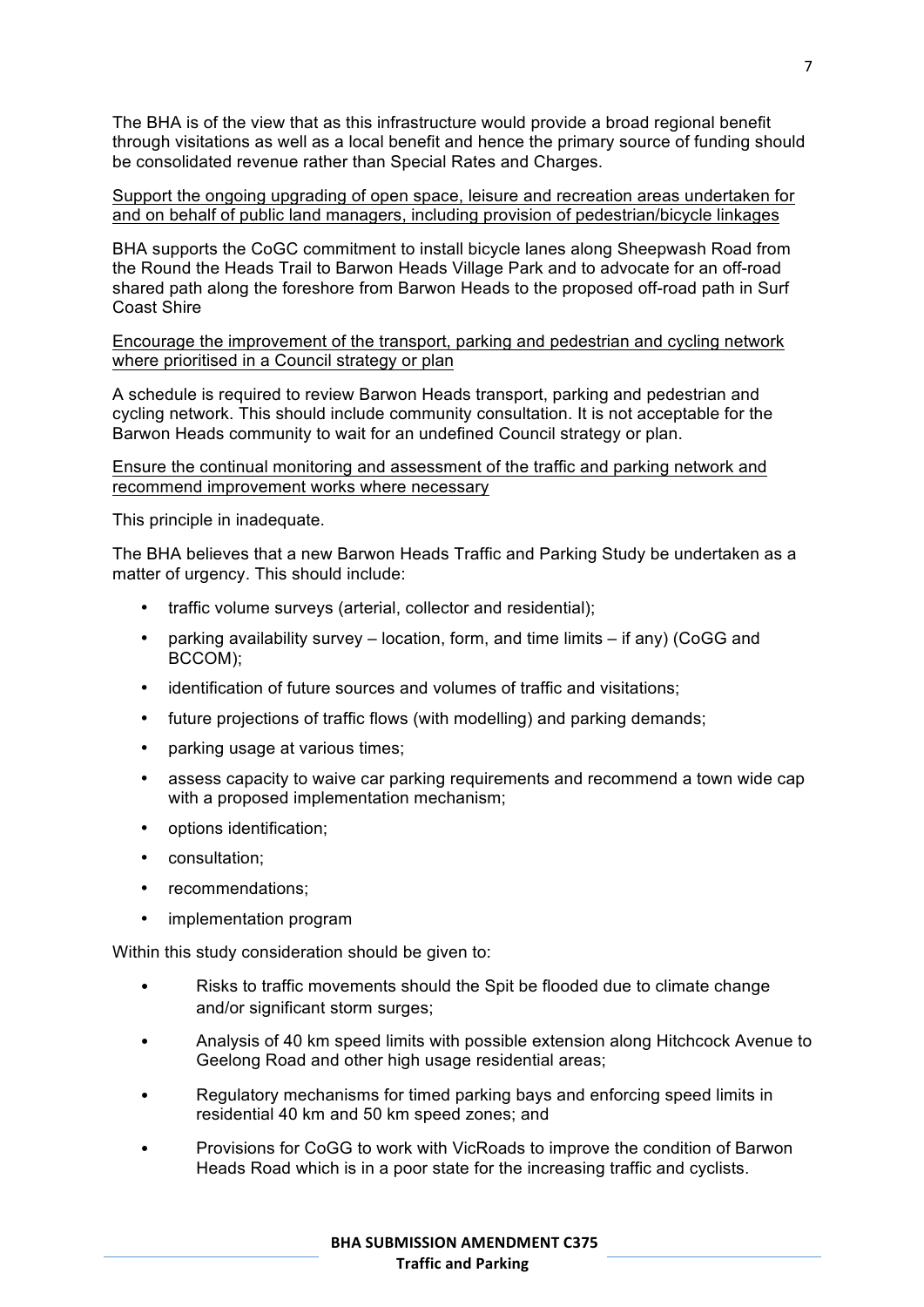It is recommended that CoGG consult with the BHA Parking sub-committee which was formed in late 2017. The CoGG and BCCOM are invited participants on this committee.

Ensure that any improvements to the pedestrian and cycling network takes into consideration the streetscape values of the area

Agreed.

Investigate the construction of a roundabout at the intersection of Hitchcock Avenue and Geelong Road

Agreed as a high priority.

Consideration should also be given to the traffic management at the intersection of Hitchcock Avenue and Ozone Road where traffic volumes have increased significantly and there have been multiple accident near misses over the past year.

Advocate for any future traffic works undertaken by VicRoads along Bridge Road or Golf Links Road to adequately consider and improve the pedestrian environment

Agreed.

This should include consideration of other pedestrian crossings on Golf Links Road north of the school crossing.

Improve parking opportunities by:

• Formalising the parking area on the corner of Ozone Road and Seaview Avenue, through the use of materials sympathetic to the coastal environment (E.g. Informal topping (no asphalt), informal markers and directional signage)

Agreed

• Informal sealing and line-marking the parking area at the rear of the community hall and the parking area adjacent to the senior citizens centre

Agreed

We note that most of the parking in Barwon Heads is on the street, on residential roads, in Church grounds or provided by BCCM.

BHA believes that the following parking improvement opportunities should be carefully considered in the new Barwon Heads Traffic and Parking Study:

- residential carparking permits to existing dwellings bordering the town centre (as provide in Ocean Grove and other parts of Geelong especially around the commercial areas);
- increase in timed parking spots including along Flinders Parade;
- park and ride opportunities;
- improved regulation of timed parking bays;
- more parking spots for buses;
- disabled parking; and

In addition the following should be implemented immediately

- Effective enforce of current parking restrictions;
- Restrict parking waivers for new developments;